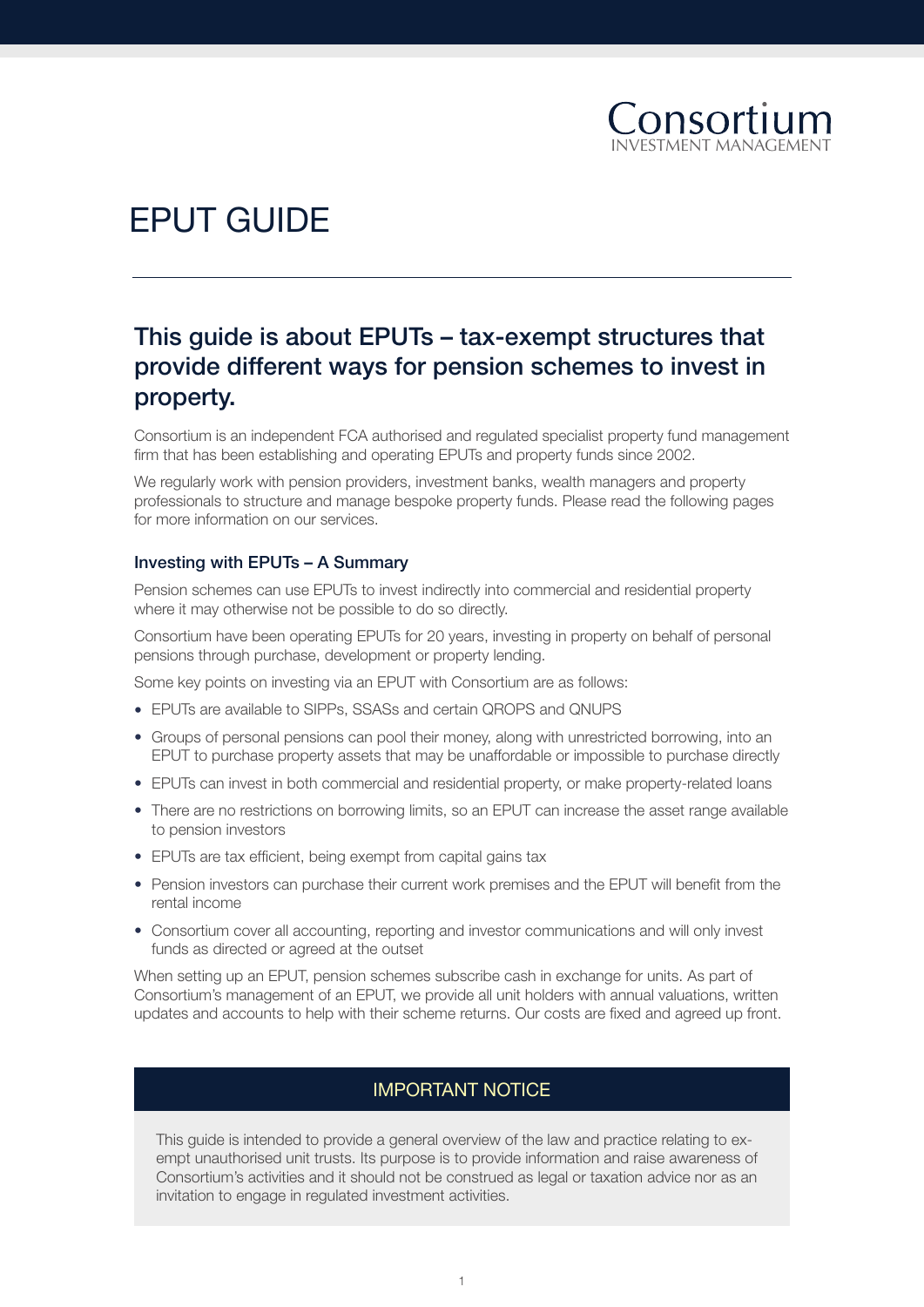## HOW IT WORKS - EPUT Q&A

## 01 What is an EPUT?

An Exempt Property Unit Trust (EPUT) is an onshore unit trust with stringent restrictions on who can hold units. If it complies with those restrictions, it is generally exempt from tax on income or gains. EPUTs have a custodian trustee and a Manager – Consortium Investment Management LLP (Consortium), which is authorised and regulated by the Financial Conduct Authority.

EPUTs are commonly used where a number of high net worth or sophisticated investors wish to combine their pension funds (not necessarily held with the same provider) in order to undertake a specific property transaction.

Consortium's EPUTs accept investment from UK Registered Pension Schemes (including Self-Invested Personal Pension Schemes and Small Self-Administered Schemes) and other types of investors who are exempt from UK tax on capital gains, including certain overseas pensions such as a QROPS or QNUPS.

Exempt unit trusts can hold a range of assets but this guide focuses on EPUTs: exempt unit trusts holding property assets.

## 02 How to set up an EPUT with Consortium **Stage 1**

We will send you a property questionnaire which asks for details of the property and professional advisers involved.

#### **Stage 2**

Once you have returned the completed property questionnaire, if appropriate, we will prepare a "terms of business" agreement outlining the transaction and confirming our services, fees, timings and the subscription process.

#### **Stage 3**

Once the terms of the transaction have been formally agreed and recorded, we will establish the EPUT, open a segregated bank account in its name and issue the EPUT application forms to be signed by the pension trustees and underlying investors (or authorised advisers if applicable).

We will work with you to agree a cash flow statement to confirm that the proposed funding will be sufficient to cover the purchase price and all associated costs, and that on an ongoing basis the EPUT has sufficient rental income to service the mortgage and pay all costs.

#### **Stage 4**

We will then instruct solicitors (to be mutually agreed) and liaise with the various other professional advisers – valuers, surveyors, lender, and environmental consultants – to progress the transaction.

If we feel that additional surveys or reports are needed they will be obtained, at the EPUT's expense.

The property (including any existing or proposed leases) must not have any covenants or liabilities that are unacceptable to Consortium and the trustee, and the lender (if applicable) must agree to limit its recourse, and the trustee's liability, to the assets of that particular EPUT.

If applicable, we will register the EPUT for VAT and elect the property.

#### **Stage 5**

Following completion the property must be professionally managed. Investors are able to nominate a suitable firm, or we can instruct professional property managers on the EPUT's behalf.



## STRUCTURE OF A TYPICAL EPUT

This diagram shows the structure of a typical EPUT. Pension schemes will purchase units issued by the EPUT, which will then purchase the property using subscription monies and bank borrowing (if applicable), and pay for associated costs and fees.

The trustee of the FPUT will hold legal title to the EPUT's assets via its nominee companies.

Should the EPUT be borrowing to undertake a transaction, then this must be on a limited recourse basis – the lender will only have recourse to the assets of the EPUT and not to investors' pension funds or to investors personally.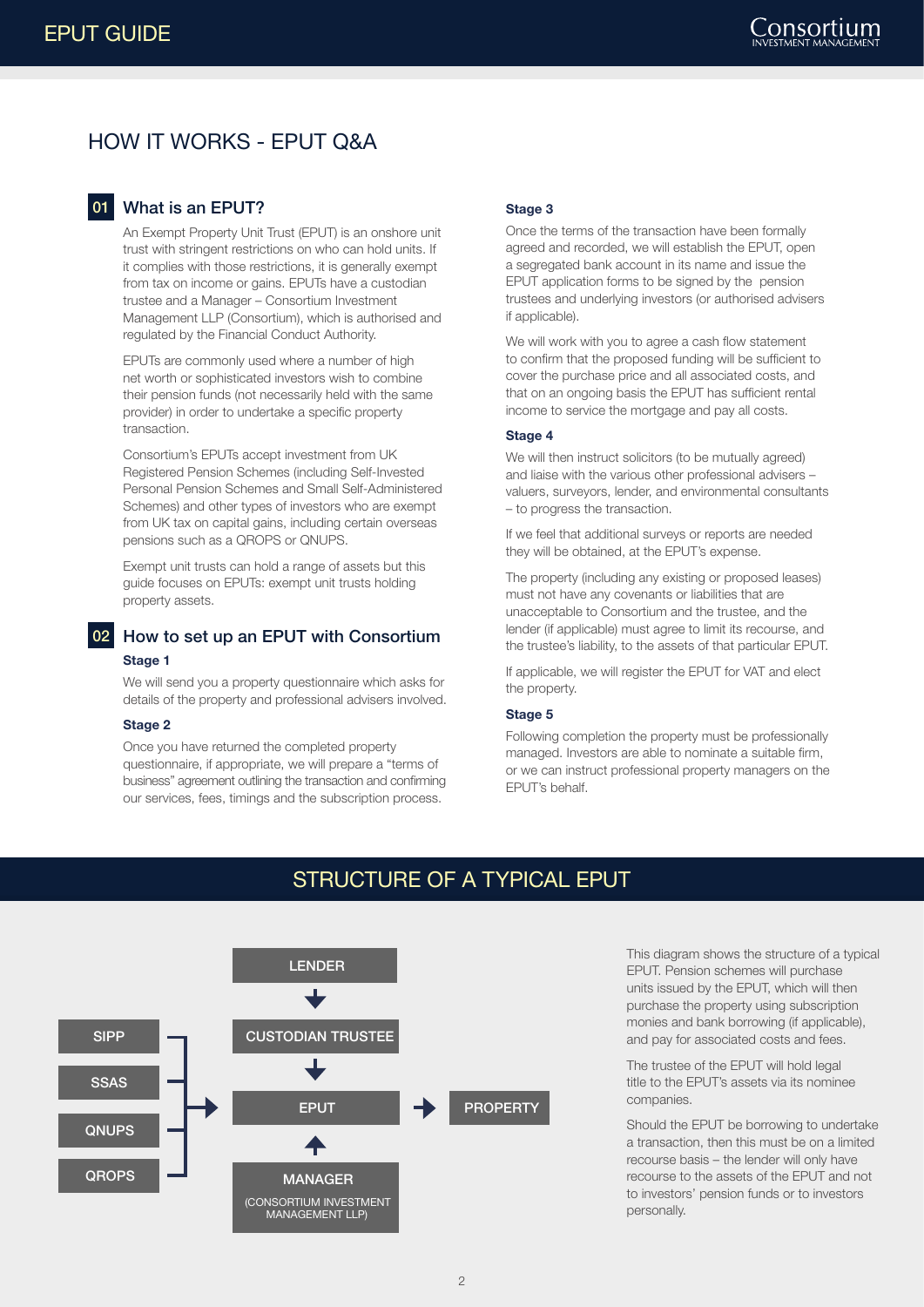## 03 What type of properties can be acquired?

An EPUT can invest in commercial property and in some cases residential property (see point 9).

Consortium will have to be completely satisfied with the legal title of the properties that are to be acquired by the EPUT. If the property is leasehold, we will need to ensure that the EPUT's liabilities as tenant are not onerous.

### 04 How does the EPUT borrow?

Borrowing towards the purchase of the property is in the name of the trustee of the EPUT. The amount the EPUT can borrow is restricted only by commercial factors such as how much it can afford in repayments and how much a bank is willing to lend. The loan must be on a limited recourse basis being strictly limited to the assets of the particular EPUT. Security is provided by a first legal charge on the property and assignment of rent only. No floating charges are acceptable. We will speak to the nominated bank to advise on the structure and terms required.

Investors are free to arrange the loan on behalf of the EPUT. However, as the EPUT will be the contracting party. the loan terms must be acceptable to Consortium.

For investors who do not have debt arrangements in place, Consortium has numerous banking contacts that are familiar with lending to EPUTs and property SPVs and offers a debt brokerage service.

#### 05 Who insures the building?

This depends on any leases in place. Under usual circumstances, the trustee of the EPUT will need to insure and we will arrange insurance for the buildings under our block policy with a leading insurance company and the premium paid will be recharged to the tenant. Where a superior landlord or other third party has the insuring obligation (rather than the EPUT), this will have to be considered carefully in order to fully protect Consortium's and the trustee's legal position.

#### 06 How does the accounting work?

All EPUTs managed by Consortium have an accounting year end of 5 April and accounts for each EPUT will be produced and circulated to all investors following the year-end.

## 07 Does the EPUT pay Tax?

In broad terms, no income tax or capital gains tax charges should arise. As the EPUT is only open to investors who are exempt from capital gains tax or corporation tax the EPUT can obtain approval from HMRC under the Unauthorised Unit Trusts (Tax) Regulations 2013 so that it is an "exempt unauthorised unit trust". This has effect for both income tax and capital gains tax purposes.

#### 08 Can the EPUT acquire overseas property?

In most cases, yes, although overseas property usually carries additional legal and management costs which can impact viability. Some countries may require a holding vehicle to acquire and manage the property on behalf of the EPUT. Please refer to us for further guidance.

#### 09 Can the EPUT invest in residential property?

Yes. If UK registered pension schemes invest, then to ensure tax charges are not levied against the pension investors the EPUT would generally have to adhere to the Genuinely Diverse Commercial Vehicle definition as provided by HM Revenue & Customs (please note: different and more permissive rules apply to eligible overseas pensions, such as QNUPS). Please contact us if you would like to discuss.

#### 10 Who holds the legal title to the properties held within the EPUT?

The title, whether freehold or leasehold, is held via two nominee companies of the trustee. All titles to the properties must be "good, clean and marketable" and free of any onerous covenants.

#### 11 What is required if the EPUT is to develop a property?

We will agree a budget and cash flow with you and the following must be in place:

#### **Monitoring Surveyor**

A suitably qualified surveyor must be appointed by the EPUT to oversee the development works and to sign off on applications for payments and expenses.

#### **Development Contract**

A development contract will need to be in place between the EPUT and the various parties involved in the development and must limit the liability of the EPUT to its assets.

Please refer to us for further guidance.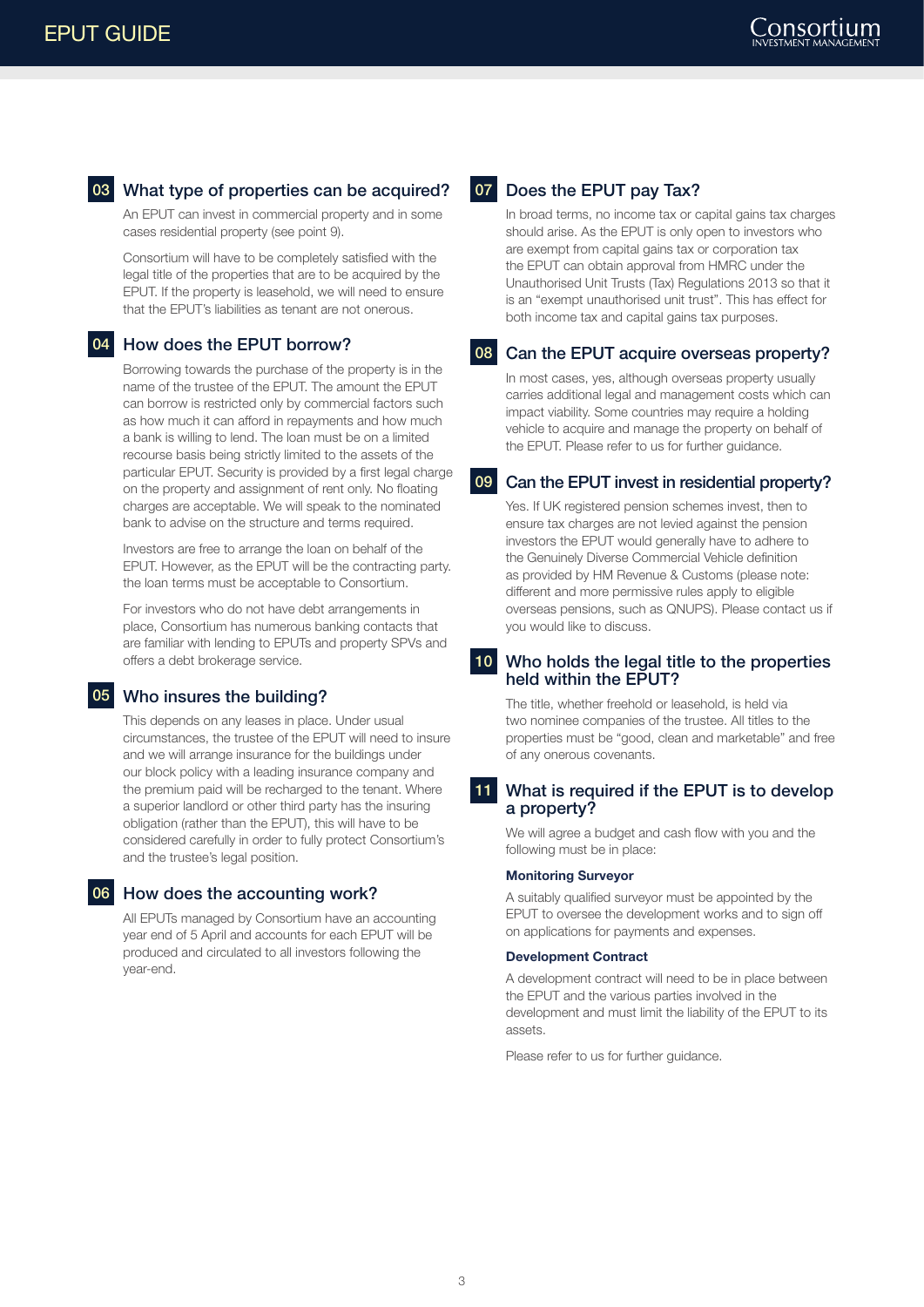## 12 Who can occupy the property?

Commercial property must be let on standard open market commercial terms and be on effectively a full repairing and insuring basis, to either an unconnected tenant or an investor's business.

If the property is residential, none of it can be occupied by an investor in the EPUT.

#### 13 Can I transfer an existing property from my pension to an EPUT?

Yes. The process involves the title of the property being legally transferred from the pension trustees to the trustee of the EPUT in consideration of units issued to the same value by the EPUT. A full conveyance is not normally necessary but that will be at the discretion of Consortium and any mortgaging bank.

Please note that the transfer value of any property must be supported by an appropriate independent valuation.

Please refer to us for further information and guidance.

#### What happens if one of the investors wants to sell their units?

In certain circumstances (such as death or divorce) legislation provides that the investment must be returned to the pension trustees within a certain timeframe. In this situation, if the investor's nominated beneficiaries cannot or will not remain invested, and a buyer for those particular units cannot be found, and the property cannot be refinanced, assets may have to be sold in order to return funds.

Should an investor simply wish to divest then there is no guarantee that a purchaser for their units will be found and they may have to remain invested until assets are sold. Your EPUT is bespoke to you and should be seen as a long-term investment.

#### 15 Can the EPUT be registered for VAT?

Yes. We will arrange registration and opt to tax the property if required.

#### **Transfer of Going Concern**

If the property is subject to an existing ongoing tenancy then it should be possible to structure the transaction so that VAT is not payable on the purchase price as the purchase would be treated as a transfer of a going concern ("TOGC"). We would notify HM Revenue & Customs of this at the time that we submit the option to tax notification.

#### **Short term VAT borrowing**

If the transaction cannot be treated as a TOGC and VAT is payable on the purchase price, a short term VAT overdraft facility may be required and is normally provided by a primary lender. Please note that once VAT is paid on the purchase price at completion it can take several months for the reclaim to be obtained therefore the VAT overdraft must be for a minimum of six months.

#### 16 Can I nominate which solicitor to use for the conveyance?

Yes. Investors can instruct us to use their chosen solicitors provided the firm has suitable expertise and substance. We will instruct the solicitors on behalf of the EPUT but it is the sole responsibility of investors to agree their fees.

If investors have not chosen a preferred firm of solicitors we can suggest a suitable firm to be appointed by the **FPUT.** 

### 17 How much does it cost?

Our fees are fixed and will be agreed up front with you when we enter into a terms of business agreement.

As an example, our fees for establishing and managing an EPUT with less than five unit holders, purchasing one single-let commercial property valued at less than £1m with a mortgage and registered for VAT would be (all subject to VAT):

- Establishment fee of £7,000
- Property transaction fee of £7,000
- Annual management fee of £7,000

These costs will vary depending on the services required and nature of the property assets (e.g. whether there will be more than one property, multiple tenancies, development, etc.).

In addition to transaction costs, an EPUT must meet its own ongoing third-party fees including trustee, audit and property management costs, which will be outlined at the time of establishment. Based on the above example, these should typically total less than £3,000 per annum.

#### 18 If the transaction fails to proceed, could there be any abortive costs?

If the transaction is aborted there may be a fee payable to the nominated solicitors (plus disbursements). We reserve the right to charge a fee if the transaction aborts at a late stage and Consortium has carried out a considerable amount of work.

Should you have any questions, please do not hesitate to contact Consortium on **+44 (0)20 7437 0200**

#### 19 Can Consortium take over an existing EPUT?

Yes, depending on the terms of the existing arrangement. It involves replacing the manager and in most circumstances the trustee too. The title of the property would need to be transferred to the new trustee which is not normally subject to Stamp Duty Land Tax, as long as the unitholders (i.e. the beneficial pension schemes) stay the same.